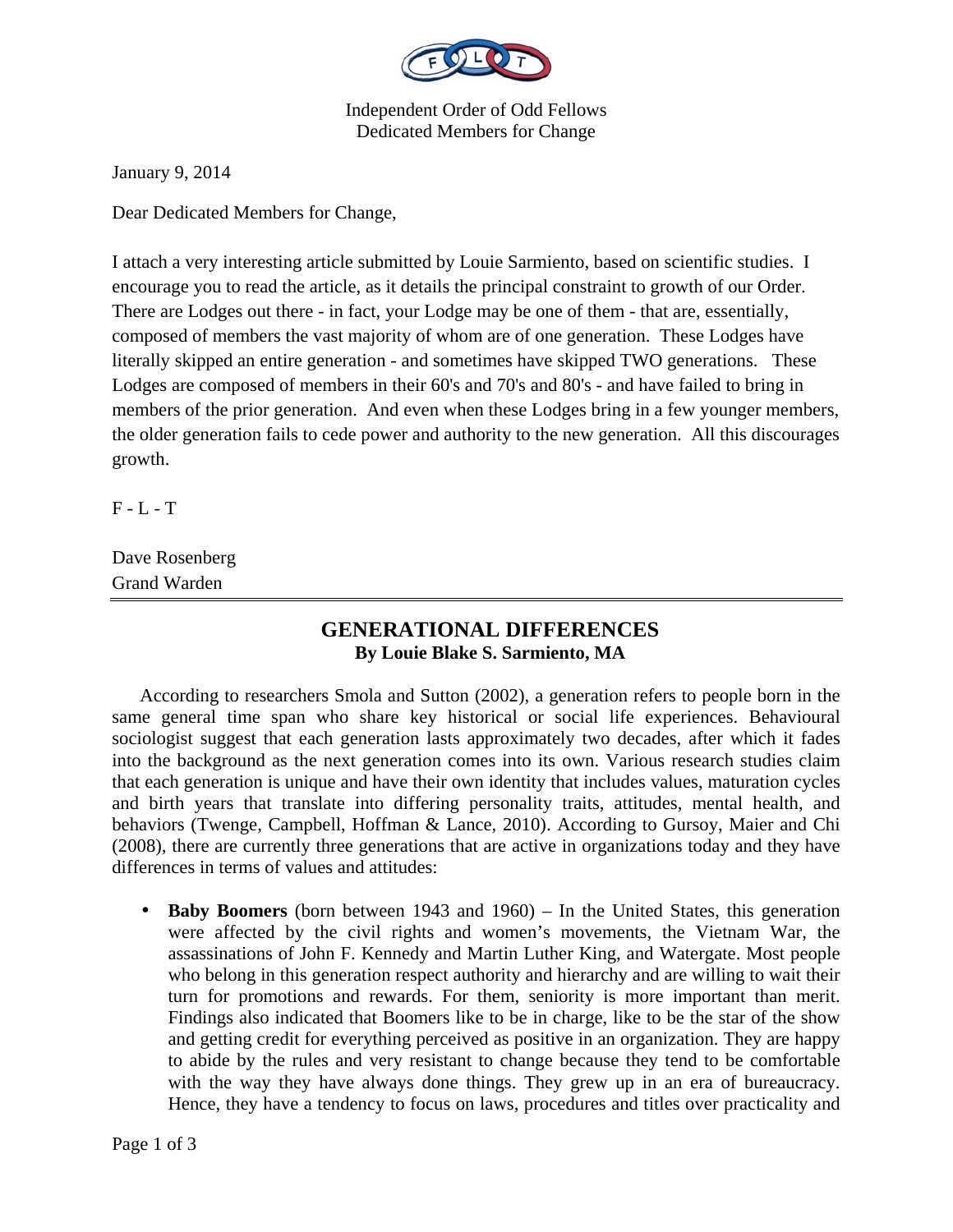

Independent Order of Odd Fellows Dedicated Members for Change

easy processes. Technology is also a big issue for most of them because they are not technologically savvy.

• **Generation X** (born between 1961 and 1980) - Members of Generation X are the children of older Baby Boomers who grew up in a period of financial, familial and societal insecurity. They witnessed their parents get laid-off, get divorced and are the first individuals predicted to earn less than their parents did. They were influenced by MTV, AIDS and worldwide competition and are accustomed to receiving instant feedback from playing computer and video games.

As a result, most are the kind who wants to solve problems immediately. The best environment for them is the one that is fun, keeps them busy, but not too busy, so that they can do fun things while working. They tend to be informal and direct, often skipping hierarchal protocol and going directly to the manager or leader who can answer their questions. For them, merit is more important than seniority. Just because one is older doesn't always mean one knows better. In addition, they have very low tolerance for bureaucracy and rules. They tend to prefer organizations that offer flexible schedules, independence, professional growth, mentors, interesting work and time off.

• **Generation Y** (born between 1981 and 2000) - This generation was born into technology and often know more about digital world than their teachers and parents. It can be safely said that Generation X was raised with new technologies, it must be noted that Generation Y were totally immersed in the new technologies of their era. They expect to have the latest technology at their fingertips. They may expect that everyone will communicate with them on Facebook, MySpace, LinkedIn, Twitter and so on. Hence, they expect most members of an organization to communicate via these social networking sites.

Most of them are known to be great collaborators and favour teamwork. This might be due to having functioned in groups in school, organized sports and extracurricular activities from a very young age; but they are also very independent, self-confident and self-expressive. Although they believe in collective action, they have a tendency to question every rule because they believe rules are made to be broken. They simply reject the notion that they have to stay within the rigid confines of a bureaucracy or procedure.

It is argued that these differences can result in significant conflict and failure to deal with these generational differences could lead to misunderstandings, miscommunications, and mixed signals. One reason for this is differing experiences with technologies. Older workers such as the Baby Boomers grew up in an era without computers while Generation X grew up when such technology was introduced and generation Y grew up with it. When generations fail to communicate, it can decrease membership retention, affect morale and lead to grievances, complaints and conflicts in the lodge or organization. As a matter of fact, it results to members quitting in an organization or just stop attending meetings. Understanding generational differences, on the other hand, can bring together wisdom with innovation, balance idealism and